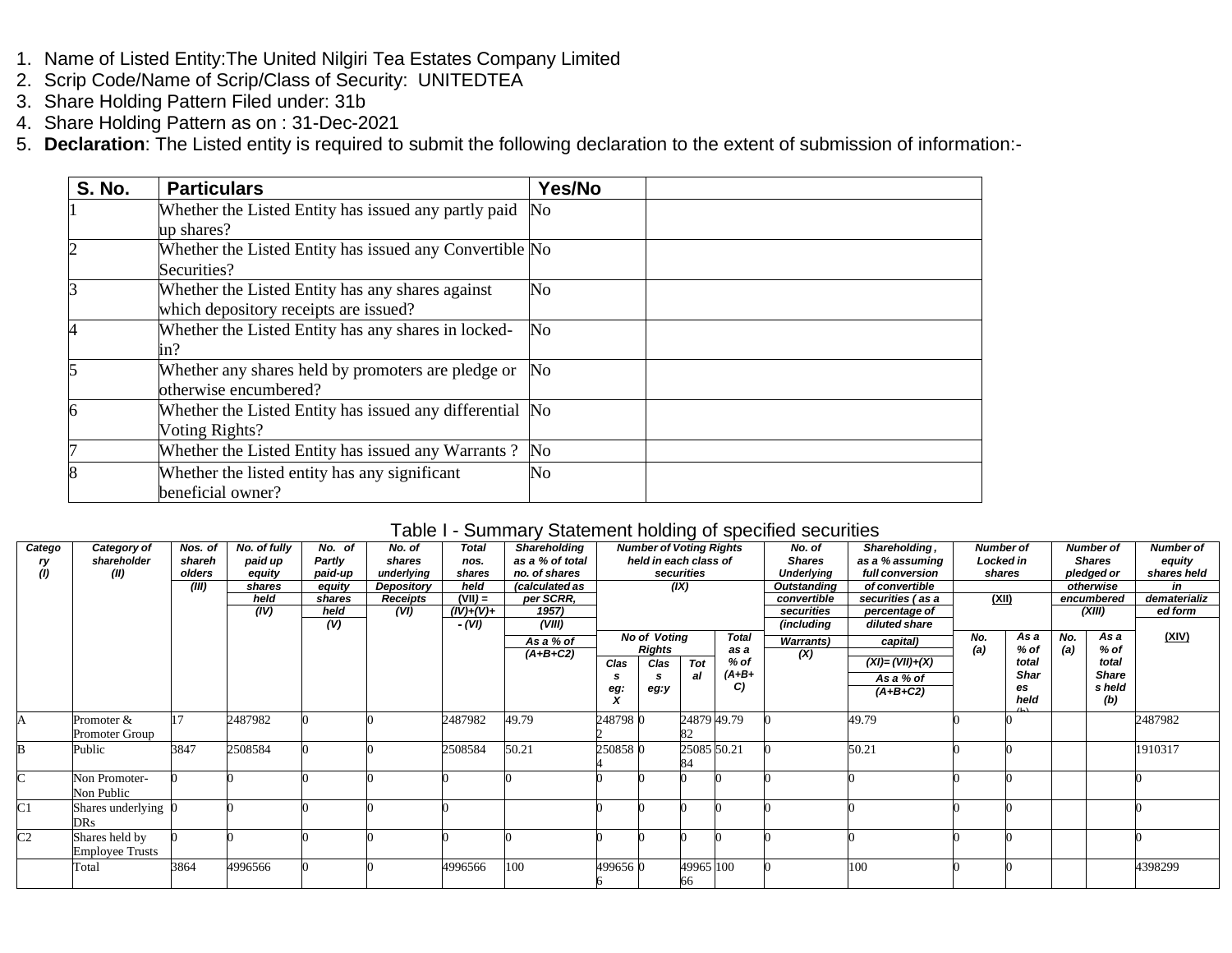|                         | <b>Category &amp; Name</b> | PAN                 | No. of | No. of    | Partly  | Nos. of           | <b>Total</b>          | Sharehol   | <b>Number of Voting Rights held in</b> |                            |             | No. of               | Shareholdin        |                             | <b>Number of</b> | <b>Number of</b> |     | <b>Number of</b> |                |
|-------------------------|----------------------------|---------------------|--------|-----------|---------|-------------------|-----------------------|------------|----------------------------------------|----------------------------|-------------|----------------------|--------------------|-----------------------------|------------------|------------------|-----|------------------|----------------|
|                         | of the                     | (II)                | shareh | fully     | paid-up | shares            | nos.                  | ding %     |                                        | each class of securities   |             |                      | <b>Shares</b>      | $g$ , as a $%$              |                  | Locked in        |     | <b>Shares</b>    | equity         |
|                         | <b>Shareholders</b>        |                     | older  | paid      | equity  | underlying        | shares                | calculate  |                                        |                            | (X)         |                      | <b>Underlying</b>  | assuming                    |                  | shares           |     | pledged or       | shares held    |
|                         | (1)                        |                     | (III)  | иp        | shares  | <b>Depository</b> | held                  | d as per   |                                        |                            |             |                      | <b>Outstanding</b> | full                        |                  | (XII)            |     | otherwise        | $\overline{m}$ |
|                         |                            |                     |        | equity    | held    | Receipts          | $\overline{C}$ (VII = | SCRR,      |                                        |                            |             |                      | convertible        | conversion                  |                  |                  |     | encumbered       | dematerializ   |
|                         |                            |                     |        | share     | (V)     | (VI)              | $IV+V+VI)$            | 1957       |                                        |                            |             |                      | securities         | $\overline{of}$             |                  |                  |     | (XIII)           | ed form        |
|                         |                            |                     |        | s held    |         |                   |                       |            |                                        | <b>No of Voting Rights</b> |             | <b>Total as</b>      | (including         | convertible                 | No.              | As a             | No. | As a             | (XIV)          |
|                         |                            |                     |        | (IV)      |         |                   |                       | As a % of  |                                        |                            |             | a % of               | <b>Warrants)</b>   | securities (                | (a)              | % of             | (a) | $%$ of           |                |
|                         |                            |                     |        |           |         |                   |                       | $(A+B+C2)$ |                                        |                            |             | <b>Total</b>         | (X)                | $\overline{as} a$           |                  | total            |     | total            |                |
|                         |                            |                     |        |           |         |                   |                       | (VIII)     | <b>Class</b>                           | <b>Class</b>               | Tot         | <b>Voting</b>        |                    | percentage<br>of diluted    |                  | <b>Shar</b>      |     | share            |                |
|                         |                            |                     |        |           |         |                   |                       |            | $\boldsymbol{x}$                       | Y                          | al          | rights               |                    |                             |                  | es               |     | s held           |                |
|                         |                            |                     |        |           |         |                   |                       |            |                                        |                            |             |                      |                    | share                       |                  | held             |     | (b)              |                |
|                         |                            |                     |        |           |         |                   |                       |            |                                        |                            |             |                      |                    | capital)<br>$(XI) =$        |                  | (b)              |     |                  |                |
|                         |                            |                     |        |           |         |                   |                       |            |                                        |                            |             |                      |                    | $\overline{(VII)+(X)}$ as a |                  |                  |     |                  |                |
|                         |                            |                     |        |           |         |                   |                       |            |                                        |                            |             |                      |                    | $%$ of                      |                  |                  |     |                  |                |
|                         |                            |                     |        |           |         |                   |                       |            |                                        |                            |             |                      |                    | $A+B+C2$                    |                  |                  |     |                  |                |
|                         |                            |                     |        |           |         |                   |                       |            |                                        |                            |             |                      |                    |                             |                  |                  |     |                  |                |
|                         | Indian                     |                     |        |           |         |                   |                       |            |                                        |                            |             |                      |                    |                             |                  |                  |     |                  |                |
|                         | Individuals/Hindu          |                     |        | 238821    |         |                   | 238821                | 4.78       | 238821                                 |                            | 238824.78   |                      |                    | 4.78                        |                  |                  |     |                  | 238821         |
|                         | undivided Family           |                     |        |           |         |                   |                       |            |                                        |                            |             |                      |                    |                             |                  |                  |     |                  |                |
|                         | Mr.A.KRISHNAMO AABPK       |                     |        |           |         |                   |                       | 0.22       | 10856                                  |                            | 10856 0.22  |                      |                    |                             |                  | U                |     |                  |                |
|                         |                            |                     |        | 10856     |         |                   | 10856                 |            |                                        |                            |             |                      |                    | 0.22                        |                  |                  |     |                  | 10856          |
|                         | <b>ORTHY</b>               | 7087J               |        |           |         |                   |                       |            |                                        |                            |             |                      |                    |                             |                  |                  |     |                  |                |
|                         | Ms.MALLIKA                 | AALPS2 <sub>1</sub> |        | 143100    |         |                   | 143100                | 2.86       | 143100                                 |                            | 14310 2.86  |                      |                    | 2.86                        |                  |                  |     |                  | 143100         |
|                         | <b>SRINIVASAN</b>          | 708J                |        |           |         |                   |                       |            |                                        |                            |             |                      |                    |                             |                  |                  |     |                  |                |
|                         | Mr.SUDARSHAN               | BKVPS71             |        | 2000      |         |                   | 2000                  | 0.04       | 2000                                   |                            | 2000        | 0.04                 |                    | 0.04                        |                  | 0                |     |                  | 2000           |
|                         | <b>VENU</b>                | 035P                |        |           |         |                   |                       |            |                                        |                            |             |                      |                    |                             |                  |                  |     |                  |                |
|                         | Mr.SHRIRAM                 | DFBPS9 <sub>1</sub> |        | 76185     | 0       |                   | 76185                 | 1.52       | 76185                                  |                            | 76185 1.52  |                      |                    | 1.52                        |                  | 0                |     |                  | 76185          |
|                         | MURALI                     | 761H                |        |           |         |                   |                       |            |                                        |                            |             |                      |                    |                             |                  |                  |     |                  |                |
|                         | Mrs.BHAVANI                | <b>AABPK</b>        |        | 6680      |         |                   | 6680                  | 0.13       | 6680                                   |                            | 6680        | 0.13                 |                    | 0.13                        |                  | $\Omega$         |     |                  | 6680           |
|                         | KRISHNAMOORT 7013J         |                     |        |           |         |                   |                       |            |                                        |                            |             |                      |                    |                             |                  |                  |     |                  |                |
|                         | HY                         |                     |        |           |         |                   |                       |            |                                        |                            |             |                      |                    |                             |                  |                  |     |                  |                |
|                         |                            |                     |        |           |         |                   |                       |            |                                        |                            |             |                      |                    |                             |                  |                  |     |                  |                |
| B                       | Central Government/        |                     |        |           |         |                   |                       |            |                                        |                            |             |                      |                    |                             |                  |                  |     |                  |                |
|                         | State Government(s)        |                     |        |           |         |                   |                       |            |                                        |                            |             |                      |                    |                             |                  |                  |     |                  |                |
| $\overline{\rm C}$      | Financial                  |                     |        |           |         |                   |                       |            |                                        |                            | U           |                      |                    |                             |                  |                  |     |                  |                |
|                         | <b>Institutions/Banks</b>  |                     |        |           |         |                   |                       |            |                                        |                            |             |                      |                    |                             |                  |                  |     |                  |                |
| $\overline{\mathsf{D}}$ | Any Other (specify)        |                     | 12     | 2249161 0 |         |                   | 2249161               | 45.01      | 2249161 0                              |                            | 22491 45.01 |                      |                    | 45.01                       |                  |                  |     |                  | 2249161        |
|                         |                            |                     |        |           |         |                   |                       |            |                                        |                            | 61          |                      |                    |                             |                  |                  |     |                  |                |
|                         | <b>Bodies Corporate</b>    |                     | 12     | 2249161 0 |         |                   | 2249161               | 45.01      | 2249161 0                              |                            | 22491 45.01 |                      |                    | 45.01                       |                  |                  |     |                  | 2249161        |
|                         |                            |                     |        |           |         |                   |                       |            |                                        |                            | 61          |                      |                    |                             |                  |                  |     |                  |                |
|                         | <b>AMALGAMATION AAACA</b>  |                     |        | 405460    |         |                   | 405460                | 8.11       | 405460                                 |                            | 405468.11   |                      |                    | 8.11                        |                  |                  |     |                  | 405460         |
|                         | <b>S PRIVATE</b>           | 2922N               |        |           |         |                   |                       |            |                                        |                            |             |                      |                    |                             |                  |                  |     |                  |                |
|                         | LIMITED                    |                     |        |           |         |                   |                       |            |                                        |                            |             |                      |                    |                             |                  |                  |     |                  |                |
|                         | <b>ADDISON AND</b>         | <b>AAACA</b>        |        | 24344     |         |                   | 24344                 | 0.49       | 24344                                  |                            | 24344 0.49  |                      |                    | 0.49                        |                  |                  |     |                  | 24344          |
|                         |                            |                     |        |           |         |                   |                       |            |                                        |                            |             |                      |                    |                             |                  |                  |     |                  |                |
|                         | <b>COMPANY</b>             | 5199H               |        |           |         |                   |                       |            |                                        |                            |             |                      |                    |                             |                  |                  |     |                  |                |
|                         | LIMITED                    |                     |        |           |         |                   |                       |            |                                        |                            |             |                      |                    |                             |                  |                  |     |                  |                |
|                         | <b>ASSOCIATED</b>          | <b>AAACA</b>        |        | 16652     |         |                   | 16652                 | 0.33       | 16652                                  |                            | 16652 0.33  |                      |                    | 0.33                        |                  |                  |     |                  | 16652          |
|                         | <b>PRINTERS</b>            | 7962L               |        |           |         |                   |                       |            |                                        |                            |             |                      |                    |                             |                  |                  |     |                  |                |
|                         | <b>MADRAS</b>              |                     |        |           |         |                   |                       |            |                                        |                            |             |                      |                    |                             |                  |                  |     |                  |                |
|                         | PRIVATE LIMITED            |                     |        |           |         |                   |                       |            |                                        |                            |             |                      |                    |                             |                  |                  |     |                  |                |
|                         | <b>BIMETAL</b>             | <b>AAACB</b>        |        | 17264     |         |                   | 17264                 | 0.35       | 17264                                  |                            |             | $\frac{17264}{0.35}$ | O.                 | 0.35                        | $\overline{0}$   | 0                |     |                  | 17264          |
|                         | <b>BEARINGS</b>            | 2036Q               |        |           |         |                   |                       |            |                                        |                            |             |                      |                    |                             |                  |                  |     |                  |                |
|                         | <b>LIMITED</b>             |                     |        |           |         |                   |                       |            |                                        |                            |             |                      |                    |                             |                  |                  |     |                  |                |

## Table II - Statement showing shareholding pattern of the Promoter and Promoter Group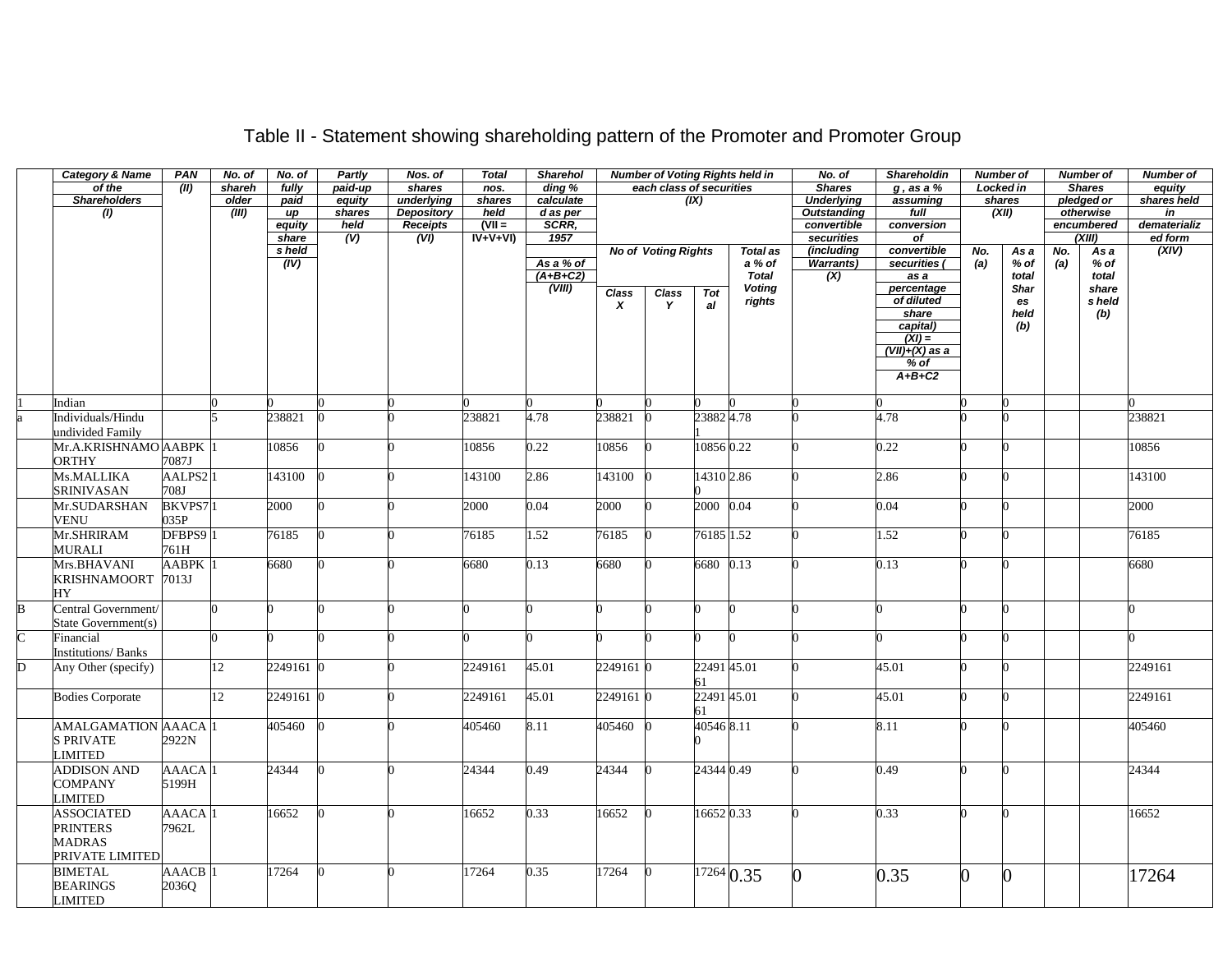|                | <b>SIMPSON AND</b><br><b>COMPANY</b><br><b>LIMITED</b>                                | AAACS 1<br>4909F      |    | 61506     |  | 61506   | 1.23  | 61506     | $\overline{61506}$ 1.23 |                          | 1.23  | $\bf{0}$     |  | 61506   |
|----------------|---------------------------------------------------------------------------------------|-----------------------|----|-----------|--|---------|-------|-----------|-------------------------|--------------------------|-------|--------------|--|---------|
|                | SRI RAMA VILAS<br><b>SERVICES</b><br><b>LIMITED</b>                                   | <b>AAACS</b><br>5104L |    | 10934     |  | 10934   | 0.22  | 10934     | $\frac{10934}{0.22}$    |                          | 0.22  | O.           |  | 10934   |
|                | <b>TRACTORS AND</b><br><b>FARM</b><br><b>EQUIPMENT</b><br><b>LIMITED</b>              | <b>AAACT</b><br>2761Q |    | 855363    |  | 855363  | 17.12 | 855363    |                         | $85536$ 17.12            | 17.12 | $\mathbf{0}$ |  | 855363  |
|                | <b>T.STANES AND</b><br><b>COMPANY</b><br><b>LIMITED</b>                               | AAACT<br>7126P        |    | 836688    |  | 836688  | 16.75 | 836688    |                         | $83668$ <sub>16.75</sub> | 16.75 | $\Omega$     |  | 836688  |
|                | <b>SIMPSON AND</b><br><b>GENERAL</b><br><b>FINANCE</b><br><b>COMPANY</b><br>LIMITED   | AABCS1<br>868A        |    | 2700      |  | 2700    | 0.05  | 2700      | 2700                    | 0.05                     | 0.05  | O.           |  | 2700    |
|                | <b>STANES</b><br>AMALGAMATED<br><b>ESTATES LIMITED</b>                                | AACCS7<br>196Q        |    | 7506      |  | 7506    | 0.15  | 7506      | $\frac{7506}{0.15}$     |                          | 0.15  | O.           |  | 7506    |
|                | SOUTHERN TREE AAECS51<br><b>FARMS LIMITED</b>                                         | 353D                  |    | 7520      |  | 7520    | 0.15  | 7520      | $\frac{7520}{0.15}$     |                          | 0.15  | $\Omega$     |  | 7520    |
|                | SPEE-A-WAY<br>PRIVATE LIMITED 0229F                                                   | <b>AAHCS</b>          |    | 3224      |  | 3224    | 0.06  | 3224      | 3224                    | 0.06                     | 0.06  | 0            |  | 3224    |
|                | Sub-Total $(A)(1)$                                                                    |                       | 17 | 2487982 0 |  | 2487982 | 49.79 | 2487982 0 | 82                      | 24879 49.79              | 49.79 | 0            |  | 2487982 |
| $\overline{2}$ | Foreign                                                                               |                       |    |           |  |         |       |           | 0                       |                          |       | 0            |  |         |
|                | Individuals (Non-<br>Resident Individuals/<br>Foreign Individuals)                    |                       |    |           |  |         |       |           |                         |                          |       |              |  |         |
|                | Government                                                                            |                       |    |           |  |         |       |           |                         |                          |       | O.           |  |         |
|                | Institutions                                                                          |                       |    |           |  |         |       |           |                         |                          |       | O            |  |         |
| d              | Foreign Portfolio<br>Investor                                                         |                       |    |           |  |         |       |           |                         |                          |       | O.           |  |         |
|                | Any Other (specify)                                                                   |                       |    |           |  |         |       |           |                         | $\bf{0}$                 |       | 0            |  |         |
|                | Sub-Total $(A)(2)$                                                                    |                       |    |           |  |         |       |           |                         |                          |       | O.           |  |         |
|                | <b>Total Shareholding</b><br>of Promoter and<br>Promoter Group<br>$(A)=(A)(1)+(A)(2)$ |                       | 17 | 2487982 0 |  | 2487982 | 49.79 | 2487982 0 | 82                      | $24879$ 49.79            | 49.79 | 0            |  | 2487982 |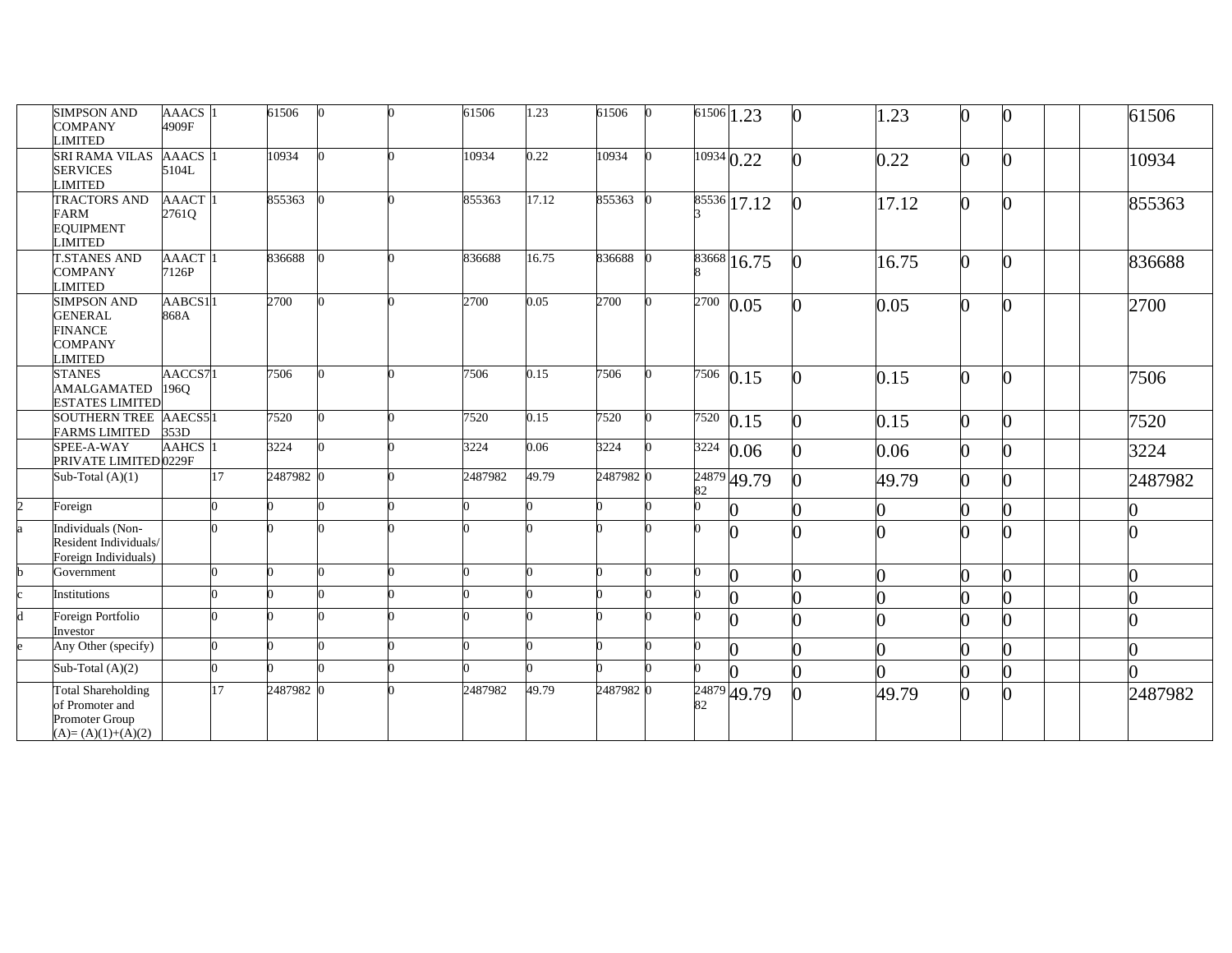# Table III - Statement showing shareholding pattern of the Public shareholder

| <b>Category &amp; Name</b><br>PAN<br>of the<br>(II)<br><b>Shareholders</b><br>(1) |                                                                                   |                       | Nos. of<br>No. of<br>shareh<br>fully<br>older<br>paid<br>(III)<br>up<br>equity<br>share<br>s held |           |  | Partly<br>paid-up<br>equity<br>shares<br>held<br>(V) | Nos. of<br>shares<br>underlying<br>Depository<br>Receipts<br>(VI) | <b>Total</b><br>nos.<br>shares<br>held<br>$VII =$<br>$IV + V + VI$ | Sharehol<br>ding %<br>calculate<br>d as per<br>SCRR,<br>1957 |                                                            | each class of securities | (IX)                                                                 | <b>Number of Voting Rights held in</b> | No. of<br><b>Shares</b><br><b>Underlying</b><br><b>Outstanding</b><br>convertible<br>securities | <b>Total</b><br>shareholdin<br>$g$ , as a $%$<br>assuming<br>full<br>conversion |                                            | Number of<br>Locked in<br>shares<br>(XII) |                                            | <b>Number of</b><br><b>Shares</b><br>pledged or<br>otherwise<br>encumbered<br>(XIII) | Number of<br>equity<br>shares held<br>in<br>dematerializ<br>ed form |
|-----------------------------------------------------------------------------------|-----------------------------------------------------------------------------------|-----------------------|---------------------------------------------------------------------------------------------------|-----------|--|------------------------------------------------------|-------------------------------------------------------------------|--------------------------------------------------------------------|--------------------------------------------------------------|------------------------------------------------------------|--------------------------|----------------------------------------------------------------------|----------------------------------------|-------------------------------------------------------------------------------------------------|---------------------------------------------------------------------------------|--------------------------------------------|-------------------------------------------|--------------------------------------------|--------------------------------------------------------------------------------------|---------------------------------------------------------------------|
|                                                                                   |                                                                                   |                       |                                                                                                   | (IV)      |  |                                                      |                                                                   | As a % of<br>$(A+B+C2)$<br>VIII                                    | Class                                                        | <b>No of Voting Rights</b><br>Class<br>Tot<br>X<br>Y<br>al |                          | <b>Total as</b><br>a % of<br><b>Total</b><br><b>Voting</b><br>rights | (including<br>Warrants)<br>(X)         | оf<br>convertible<br>securities<br>(as a<br>percentage                                          | No.<br>(a)                                                                      | As a<br>% of<br>total<br><b>Shar</b><br>es | No.<br>(No<br>$\mathbf{t}$<br>ap<br>pli   | As a<br>$%$ of<br>total<br>share<br>s held | (XIV)                                                                                |                                                                     |
|                                                                                   |                                                                                   |                       |                                                                                                   |           |  |                                                      |                                                                   |                                                                    |                                                              |                                                            |                          |                                                                      |                                        | of diluted<br>share<br>capital)<br>(XI)                                                         |                                                                                 | held<br>(b)                                | ca<br>ble<br>$\lambda$<br>(a)             | (Not<br>applic<br>able)<br>(b)             |                                                                                      |                                                                     |
|                                                                                   | Institutions                                                                      |                       |                                                                                                   |           |  |                                                      |                                                                   |                                                                    |                                                              |                                                            |                          |                                                                      |                                        |                                                                                                 |                                                                                 |                                            |                                           |                                            |                                                                                      |                                                                     |
|                                                                                   | Mutual Funds/                                                                     |                       |                                                                                                   |           |  |                                                      |                                                                   |                                                                    |                                                              |                                                            |                          |                                                                      |                                        |                                                                                                 |                                                                                 |                                            |                                           |                                            |                                                                                      |                                                                     |
|                                                                                   | Venture Capital<br>Funds                                                          |                       |                                                                                                   |           |  |                                                      |                                                                   |                                                                    |                                                              |                                                            |                          |                                                                      |                                        |                                                                                                 |                                                                                 |                                            |                                           |                                            |                                                                                      |                                                                     |
|                                                                                   | Alternate Investment<br>Funds                                                     |                       |                                                                                                   |           |  |                                                      |                                                                   |                                                                    |                                                              |                                                            |                          |                                                                      |                                        |                                                                                                 |                                                                                 |                                            |                                           |                                            |                                                                                      |                                                                     |
|                                                                                   | Foreign Venture<br>Capital Investors                                              |                       | U                                                                                                 |           |  |                                                      |                                                                   |                                                                    |                                                              |                                                            |                          |                                                                      |                                        |                                                                                                 |                                                                                 |                                            |                                           |                                            |                                                                                      |                                                                     |
|                                                                                   | Foreign Portfolio<br>Investors                                                    |                       |                                                                                                   |           |  |                                                      |                                                                   |                                                                    |                                                              |                                                            |                          |                                                                      |                                        |                                                                                                 |                                                                                 |                                            |                                           |                                            |                                                                                      |                                                                     |
|                                                                                   | Financial<br>Institutions/Banks                                                   |                       | n                                                                                                 |           |  |                                                      |                                                                   |                                                                    |                                                              |                                                            |                          |                                                                      |                                        |                                                                                                 |                                                                                 |                                            |                                           |                                            | $\Omega$                                                                             |                                                                     |
|                                                                                   | <b>Insurance Companies</b>                                                        |                       | C                                                                                                 | 612064    |  |                                                      | 612064                                                            | 12.25                                                              | 612064                                                       |                                                            | 61206 12.25              |                                                                      |                                        | 12.25                                                                                           |                                                                                 |                                            |                                           |                                            | 612064                                                                               |                                                                     |
|                                                                                   | LIFE INSURANCE AAACU<br>CORPORATION OF 5552C                                      |                       |                                                                                                   | 537046    |  |                                                      | 537046                                                            | 10.75                                                              | 537046                                                       |                                                            | 53704 10.75              |                                                                      |                                        | 10.75                                                                                           |                                                                                 |                                            |                                           |                                            | 537046                                                                               |                                                                     |
|                                                                                   | <b>INDIA</b><br>UNITED INIDA<br><b>INSURANCE</b><br>COMPANY<br>LIMITED            | <b>AAACL</b><br>0582H |                                                                                                   | 75018     |  |                                                      | 75018                                                             | 1.5                                                                | 75018                                                        |                                                            | 75018 1.5                |                                                                      |                                        | 1.5                                                                                             |                                                                                 |                                            |                                           |                                            | 75018                                                                                |                                                                     |
|                                                                                   | Provident Funds/                                                                  |                       |                                                                                                   |           |  |                                                      |                                                                   |                                                                    |                                                              |                                                            |                          |                                                                      |                                        |                                                                                                 |                                                                                 |                                            |                                           |                                            |                                                                                      |                                                                     |
|                                                                                   | Pension Funds<br>Any Other (specify)                                              |                       | O                                                                                                 |           |  |                                                      |                                                                   |                                                                    |                                                              |                                                            |                          |                                                                      |                                        |                                                                                                 |                                                                                 |                                            |                                           |                                            |                                                                                      |                                                                     |
|                                                                                   | Sub-Total $(B)(1)$                                                                |                       |                                                                                                   | 612064    |  |                                                      | 612064                                                            | 12.25                                                              | 612064                                                       |                                                            | 61206 12.25              |                                                                      |                                        | 12.25                                                                                           |                                                                                 |                                            |                                           |                                            | 612064                                                                               |                                                                     |
| $\overline{2}$                                                                    | Central Government/<br>State Government(s)/<br>President of India                 |                       |                                                                                                   |           |  |                                                      |                                                                   |                                                                    |                                                              |                                                            |                          |                                                                      |                                        |                                                                                                 |                                                                                 |                                            |                                           |                                            |                                                                                      |                                                                     |
|                                                                                   | Sub-Total $(B)(2)$                                                                |                       | U                                                                                                 |           |  |                                                      |                                                                   |                                                                    |                                                              |                                                            |                          |                                                                      |                                        | 0                                                                                               |                                                                                 |                                            |                                           |                                            |                                                                                      |                                                                     |
|                                                                                   | Non-institutions                                                                  |                       |                                                                                                   |           |  |                                                      |                                                                   |                                                                    |                                                              |                                                            |                          |                                                                      |                                        |                                                                                                 |                                                                                 |                                            |                                           |                                            |                                                                                      |                                                                     |
|                                                                                   | Individuals -                                                                     |                       | 3794                                                                                              | 1448440 0 |  |                                                      | 448440                                                            | 28.99                                                              | 1448440 0                                                    |                                                            | 14484 28.99<br>40        |                                                                      |                                        | 28.99                                                                                           |                                                                                 |                                            |                                           |                                            | 1116204                                                                              |                                                                     |
|                                                                                   | Individual<br>shareholders holding<br>nominal share capital<br>up to Rs. 2 lakhs. |                       | 3793                                                                                              | 1283764 0 |  |                                                      | 1283764                                                           | 25.69                                                              | 1283764 0                                                    |                                                            | 12837 25.69<br>64        |                                                                      |                                        | 25.69                                                                                           |                                                                                 |                                            |                                           |                                            | 951528                                                                               |                                                                     |
| ii                                                                                | Individual<br>shareholders holding                                                |                       |                                                                                                   | 164676    |  |                                                      | 164676                                                            | 3.3                                                                | 164676                                                       |                                                            | 16467 3.3                |                                                                      |                                        | 3.3                                                                                             |                                                                                 |                                            |                                           |                                            | 164676                                                                               |                                                                     |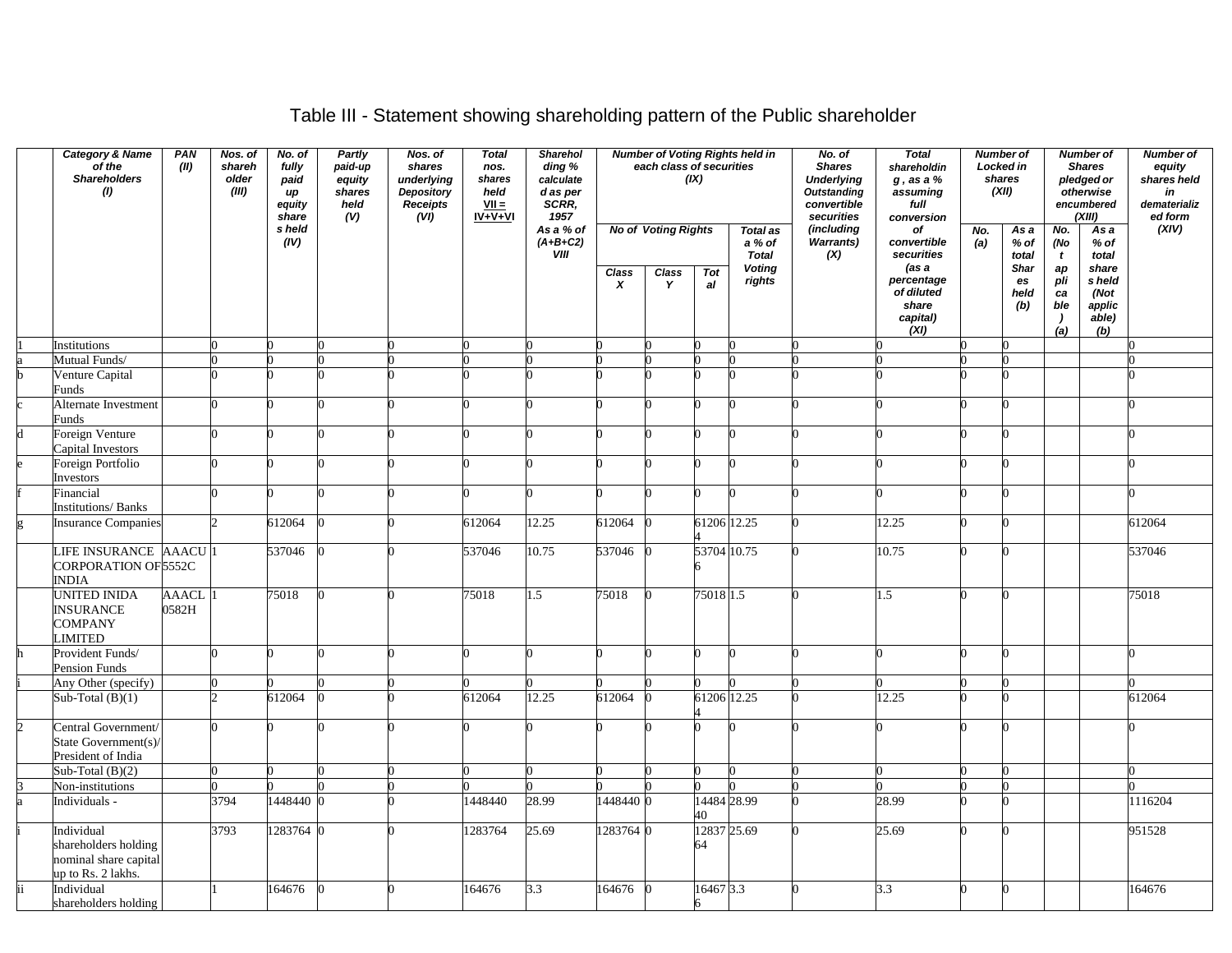| nominal share capital                                                |                 |      |           |  |         |       |           |                   |             |       |  |  |         |
|----------------------------------------------------------------------|-----------------|------|-----------|--|---------|-------|-----------|-------------------|-------------|-------|--|--|---------|
| in excess of Rs. 2<br>lakhs.                                         |                 |      |           |  |         |       |           |                   |             |       |  |  |         |
| P P ZIBI JOSE                                                        | AAAPZ61<br>993K |      | 164676    |  | 164676  | 3.3   | 164676    | 16467 3.3         |             | 3.3   |  |  | 164676  |
| NBFCs registered<br>with RBI                                         |                 |      |           |  |         |       |           |                   |             |       |  |  |         |
| <b>Employee Trusts</b>                                               |                 |      |           |  |         |       |           |                   |             |       |  |  |         |
| Overseas<br>Depositories<br>(holding DRs)<br>(balancing figure)      |                 |      |           |  |         |       |           |                   |             |       |  |  |         |
| Any Other (specify)                                                  |                 | 51   | 448080    |  | 448080  | 8.97  | 448080    | 44808 8.97        |             | 8.97  |  |  | 182049  |
| <b>Bodies Corporate</b>                                              |                 | 32   | 96313     |  | 96313   | 1.93  | 96313     | 96313 1.93        |             | 1.93  |  |  | 95098   |
| Clearing member                                                      |                 |      | 926       |  | 942     | 0.02  | 942       | 942               | 0.02        | 0.02  |  |  | 942     |
| <b>IEPF</b>                                                          |                 |      | 68143     |  | 68143   | 1.36  | 68143     | 68143 1.36        |             | 1.36  |  |  | 68143   |
| Other                                                                |                 |      | 6023      |  | 6023    | 0.12  | 6023      | 6023 0.12         |             | 0.12  |  |  | 6023    |
| Trusts                                                               |                 |      | 276659    |  | 276659  | 5.54  | 276659    | 27665 5.54        |             | 5.54  |  |  | 11843   |
| Sub-Total $(B)(3)$                                                   |                 | 3845 | 1896520 0 |  | 1896520 | 38.06 | 1896520 0 | 20                | 18965 37.96 | 37.96 |  |  | 1298253 |
| <b>Total Public</b><br>Shareholding $(B)=$<br>$(B)(1)+(B)(2)+(B)(3)$ |                 | 3847 | 2508584 0 |  | 2508584 | 50.31 | 2508584 0 | 25085 50.21<br>84 |             | 50.21 |  |  | 1910317 |